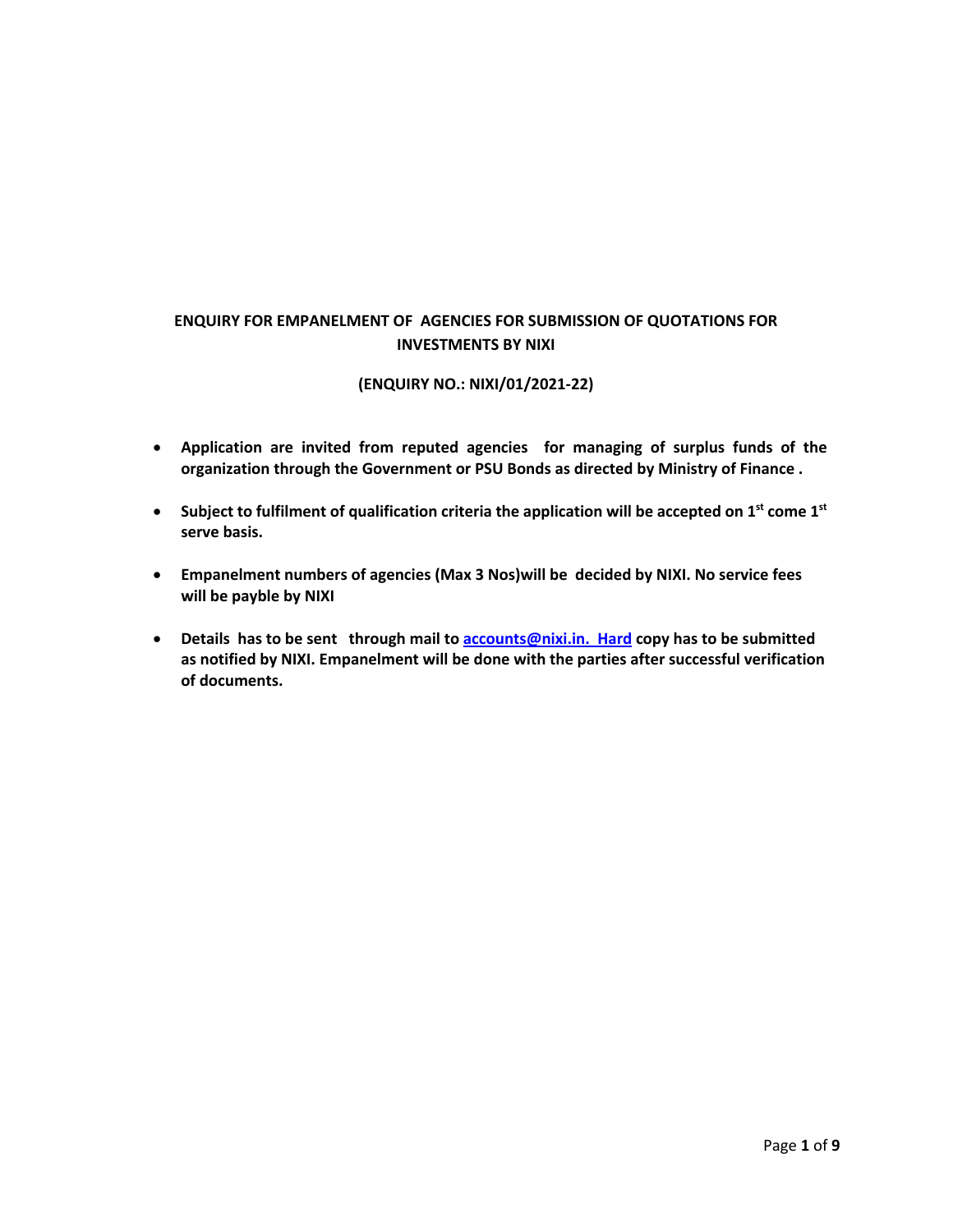**Format of Application for Empanelment of Agencies for submission of Quotations for Investment Enquiries by NIXI** 

| Sl. No.                 | <b>Subject</b>                                                                                                                                                                  | <b>Particulars</b> |
|-------------------------|---------------------------------------------------------------------------------------------------------------------------------------------------------------------------------|--------------------|
| $\mathbf{1}$            | <b>Name of Agency</b>                                                                                                                                                           |                    |
| $\overline{2}$          | <b>Contact Person</b>                                                                                                                                                           |                    |
|                         | <b>Address</b>                                                                                                                                                                  |                    |
|                         | <b>Telephone No.</b>                                                                                                                                                            |                    |
|                         | <b>Mobile No.</b>                                                                                                                                                               |                    |
|                         | Fax No.                                                                                                                                                                         |                    |
|                         | <b>Email Address</b>                                                                                                                                                            |                    |
| $\overline{\mathbf{3}}$ | <b>Permanent Account No.</b>                                                                                                                                                    |                    |
| 4                       | Whether all the documents duly<br>authenticated as mentioned in the Enquiry<br><b>Document Submitted</b>                                                                        |                    |
| 6                       | <b>Whether Declaration cum Compliance</b><br><b>Statement in the given format Submitted</b>                                                                                     |                    |
| $\overline{7}$          | Whether Power of Attorney in the name<br>of Authorized Signatory (to decide on<br>empanelment conditions and submit<br>documents in Qualification Criteria)<br><b>Submitted</b> |                    |
| 8                       | <b>Whether Terms and Conditions</b><br>duly signed by Authorized<br><b>Signatory Submitted</b>                                                                                  |                    |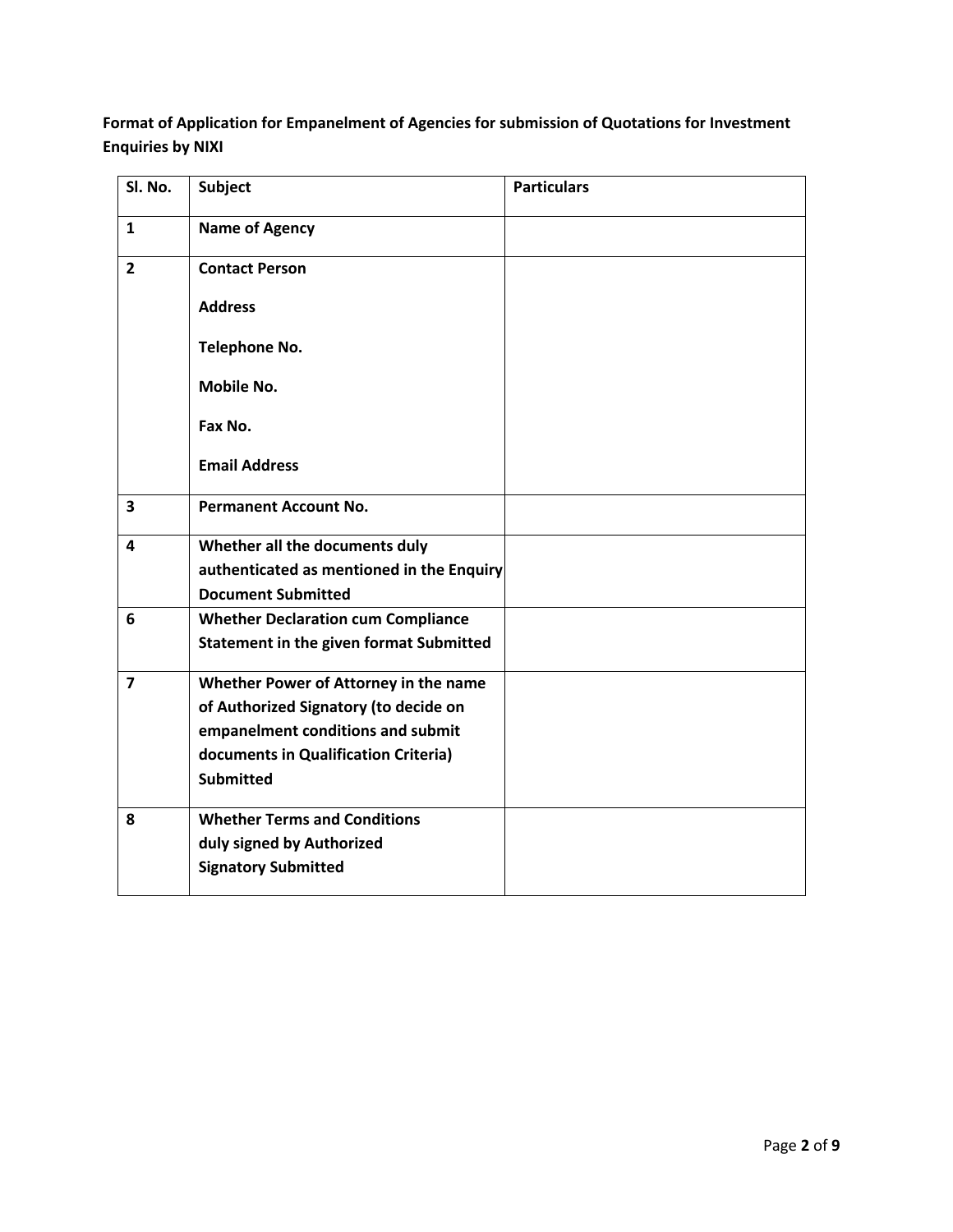**Qualification Criteria, Required Documents and corresponding particulars to be filled by Agency:**

|                                                                                                                                                                                                                       |                                                                                                                                                                                                                           | Whether<br><b>Meets</b><br><b>Criteria</b><br>(Mention | If yes, Particulars to<br>be filled by Agency |  |
|-----------------------------------------------------------------------------------------------------------------------------------------------------------------------------------------------------------------------|---------------------------------------------------------------------------------------------------------------------------------------------------------------------------------------------------------------------------|--------------------------------------------------------|-----------------------------------------------|--|
| <b>Criteria</b>                                                                                                                                                                                                       | <b>Documentation</b>                                                                                                                                                                                                      | Yes or No)                                             | w.r.t. Criteria                               |  |
| The Agency should have<br>Registration with following:<br>1. Securities and Exchange<br>of<br>India<br>(SEBI)/<br>Board<br>Reserve Bank of India<br>2. Bombay Stock Exchange<br>or National Stock Exchange<br>or both | of<br>Registration<br>Copy<br>Certificates to be Submitted                                                                                                                                                                |                                                        |                                               |  |
| The agency should be in the<br>business of dealing in Govt<br>/PSU Bonds and securities                                                                                                                               | Copy of Investment Enquiry<br>(older than 5 years ending on<br>bid due date) from the Govt or<br>PSU                                                                                                                      |                                                        |                                               |  |
|                                                                                                                                                                                                                       | In addition to above, Certificate<br>of Chartered Accountant shall<br>also be submitted.                                                                                                                                  |                                                        |                                               |  |
| The agency should have been<br>empaneled with Minimum 5                                                                                                                                                               | Empanelment<br>Letters<br>or<br>Investment Enquiry Received<br>from<br>Central/<br>State<br>Organizations<br>Government<br>issued during one year ending<br>on Bid Due Date                                               |                                                        |                                               |  |
| PSU /Central/ State Govt.<br>Organizations<br>during<br>one<br>year ending on Bid Due Date                                                                                                                            | For this purpose, Central/ State<br>Govt. Organization shall include<br>any organization where Central/<br><b>State</b><br>Government(s)<br>individually or jointly hold more<br>than 50% ownership as<br>on Bid Due Date |                                                        |                                               |  |
| The Net Worth of Agency<br>should be positive                                                                                                                                                                         | <b>Audited Financial Statements of</b><br>Last Financial Year.<br>For this purspose, Net Worth<br>shall be considered as per<br>defintion given in Companies<br>Act                                                       |                                                        |                                               |  |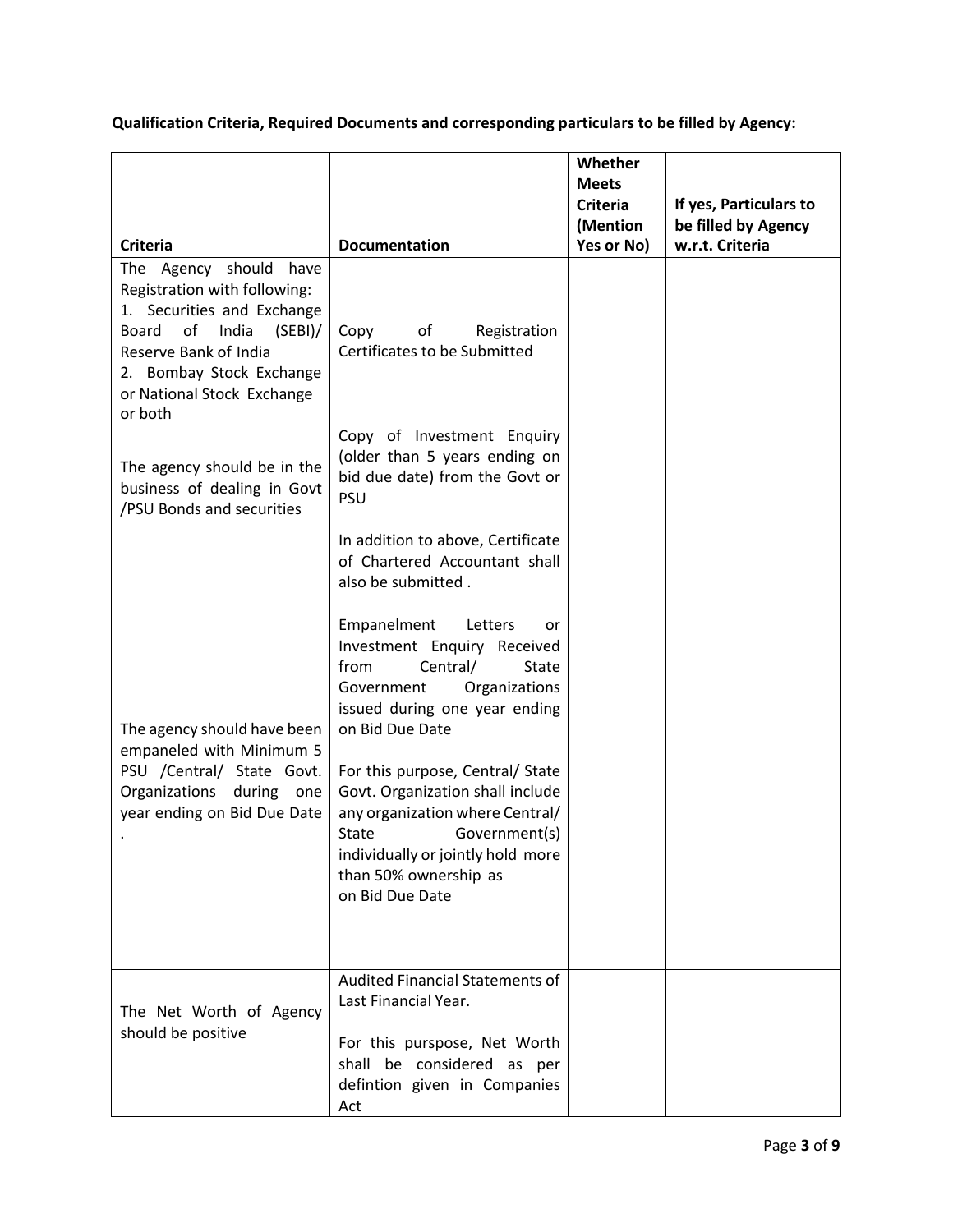| The<br>agency<br>must have<br>traded in Secondary Debt<br>Market Securities for the<br>minimum value of Rs. 500<br><b>Crores during last Financial</b><br>Year prior to Bid Due Date | Certificate of<br>Accountant | Chartered |  |
|--------------------------------------------------------------------------------------------------------------------------------------------------------------------------------------|------------------------------|-----------|--|
|                                                                                                                                                                                      |                              |           |  |

#### **Instructions:**

- 1. All the empaneled agencies shall submit copy of PAN Cards mentioning their name along with Empanelment Request.
- 2. Arrangers will submit declaration along with Empanelment Request mentioning that they are not blacklisted by any PSU Trust or Central/ State Government Entity or any Regulator
- 3. The submission of authenticated documents is prime responsibility of agencies seeking Empanelment Request. Further, all the documents shall be notarized for authentication. However, Chartered Accountant Certificate in attached format shall be submitted inOriginal.
- 4. All the pages forming part of Empanelment Request shall be duly signed and stamped by Authorized Signatory.
- 5. All the particulars must be in the name of agency seeking empanelmentrequest.
- 6. No agency shall be empanelled unless:
	- a. The agency meets all the Criteria mentioned in Qualification along with documents required for the same and
	- b. The agency signs unconditional acceptance of Terms and Conditions ofEmpanelment.
- 7. For the purpose of evaluation, Bid Due Date shall mean the last date and time of submission of requests for empanelment (i.e. 4.5.2021) along with all the required document. All the agencies to ensure that empanelment requests reach NIXI with in the time allowed for submission of bids.
- 8. All the documents required as per Enquiry Document should reach through mail first to accounts@nixi.in not later than 4:00 PM on 4.05.2021

Due to extra ordinary circumstances NIXI will accept the mail along with soft copy of available certificates. Final work order will be issued after successful verification of all documents submitted in hard copies as notified by NIXI.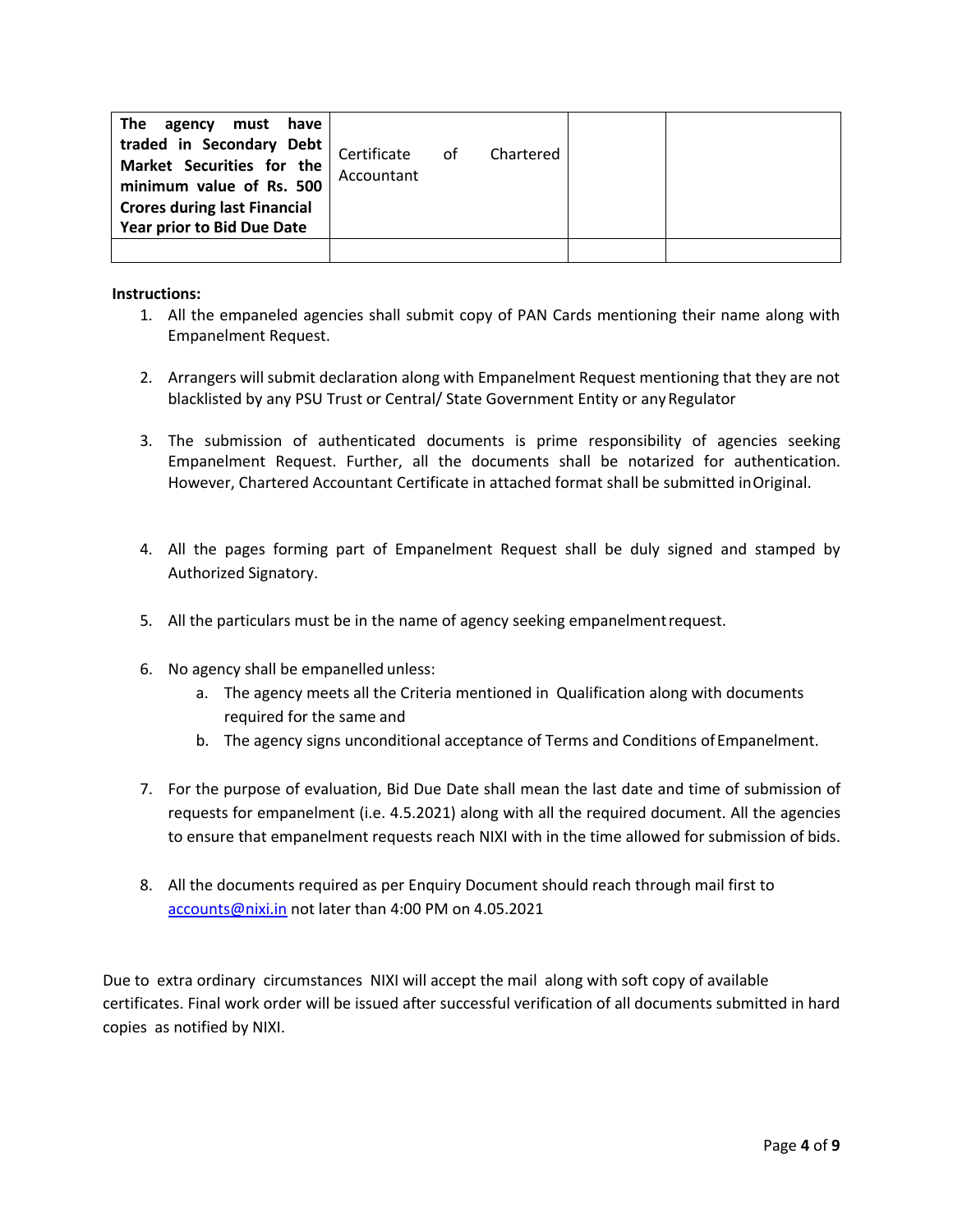9. Any extension, if any shall be published on the website : www.nixi.in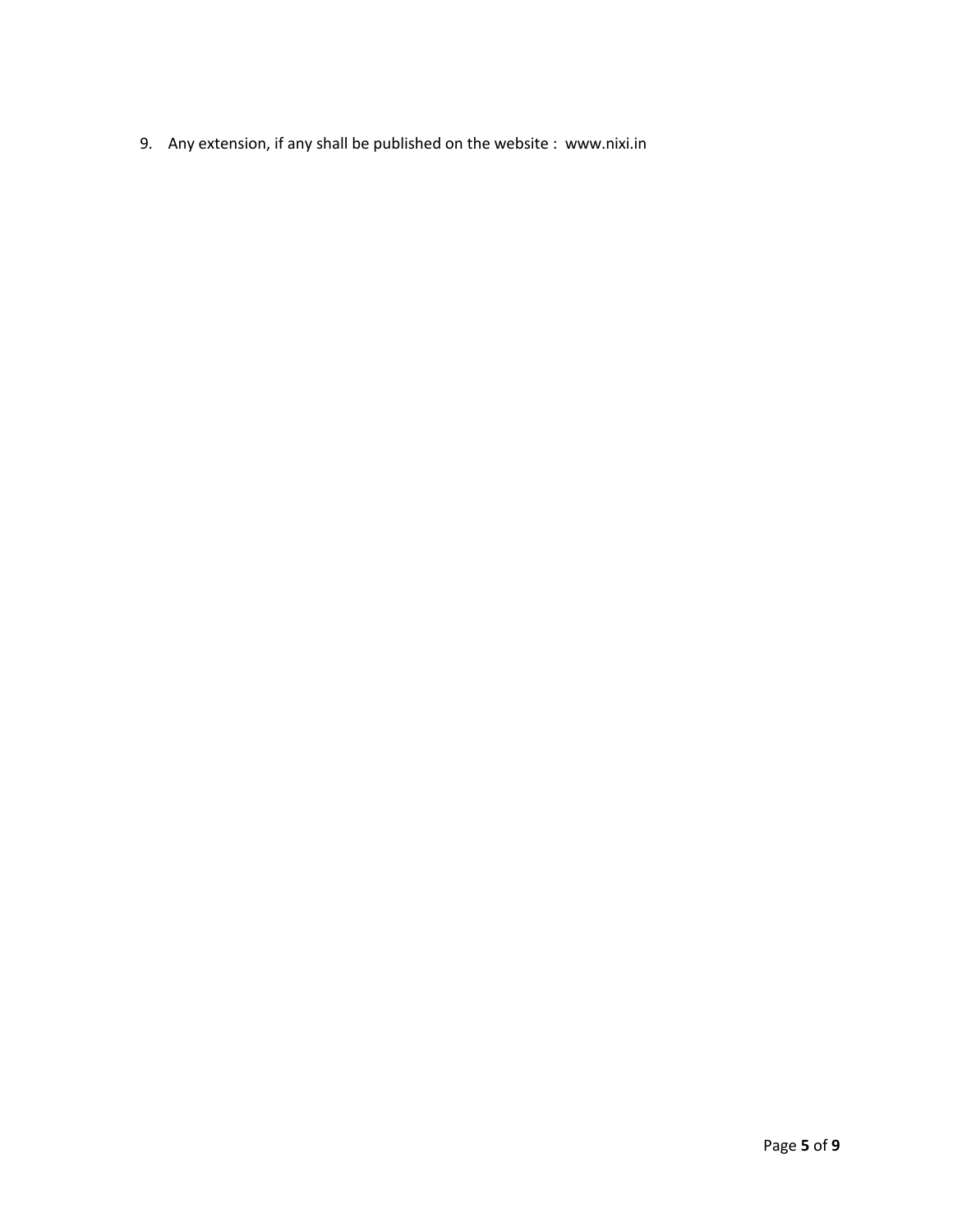#### **Format for Certificate from Chartered Accountant**

On the Letter of Chartered Accountant Firm

For the purpose of Empanelment Request with NIXI (Trust) sought vide Enquiry No. …………………….., We, ……………………………………………., Chartered Accountants, hereby certify as follows:

- 1. M/s ……………………………….., is dealing in securities transactions as counterparty to Retirement Fund Trust(s) for at least 5 years ending on Bid Due Date mentioned in Empanelment Enquiry floated by Trust.
- 2. M/s................................, is empanelled with following Retirement Fund Trusts of Central/ State Government Organizations as on the date of bid submission:
	- a. …………………………
	- b. …………………………
	- c. ……………………….
	- d. …………………………
	- e. …………………………
- 3. Net Worth of M/s ……………………………………. Is Rs. ……………………………….. as per last Audited Financial Statements.
- 4. M/s ……………………………….., as counterparty, have traded in secondary debt market securities at least for Rs. 1,000 Crores during last financial year prior to Bid Due Date.

(Signatures & Seal)

Name of Chartered Accountant:

Membership No.:

Firm Registration No.:

UDIN:

Date:

Place

Instructions:

Net Worth shall mean as defined in Companies Act. Further unquantified Audit Qualifications shall not be considered for arriving at Net Worth.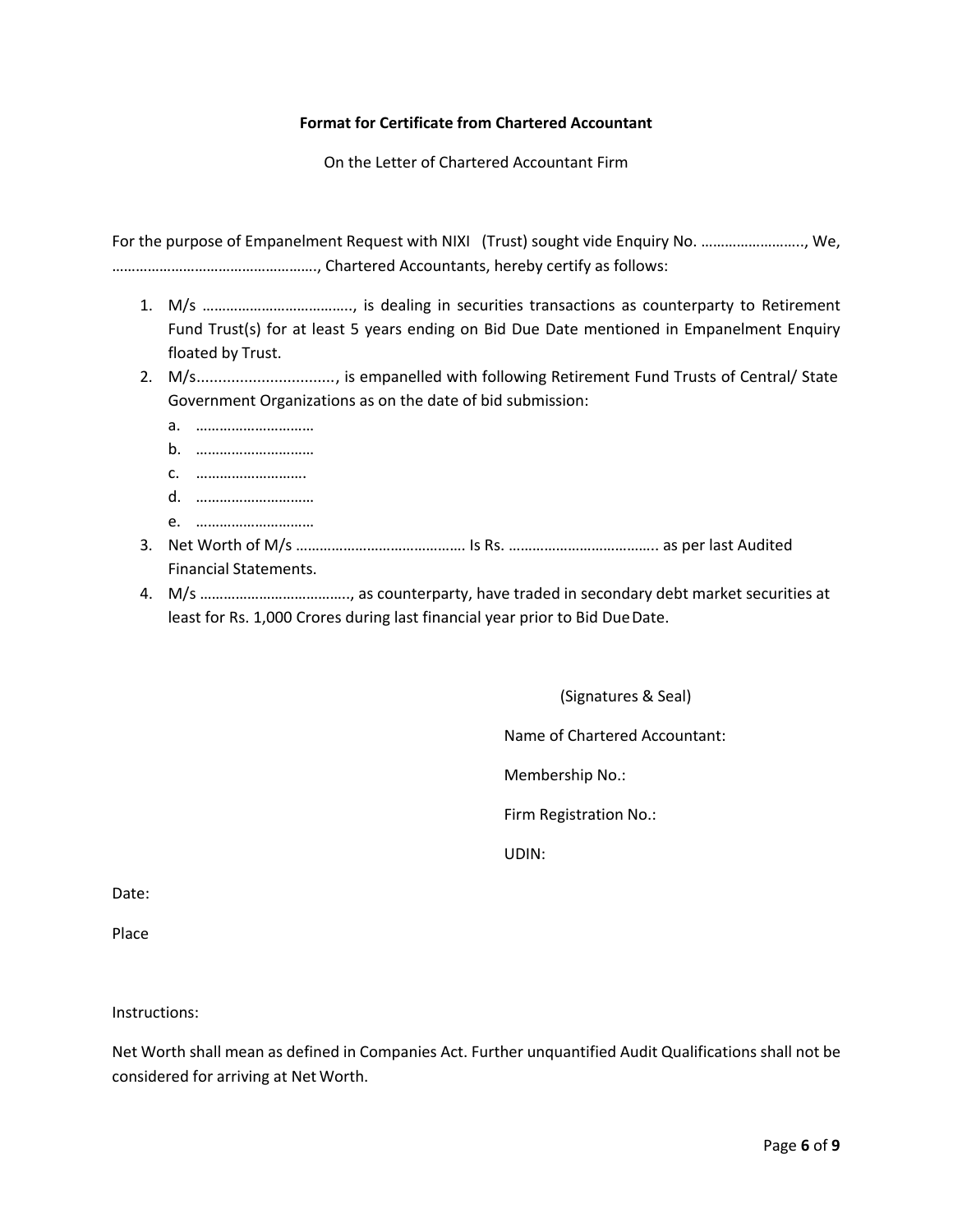#### **Declaration cum Compliance Statement**

We, M/s........................................... , do hereby certify that we are not presently blacklisted by any PSU Trust or any Government Entity or Regulator.

Further, we hereby give unconditional acceptance to the Terms and Conditions mentioned in the Enquiry Document and accordingly submit the empanelment request with NIXI .

Authorized Signatory

Name:

Date:

Place: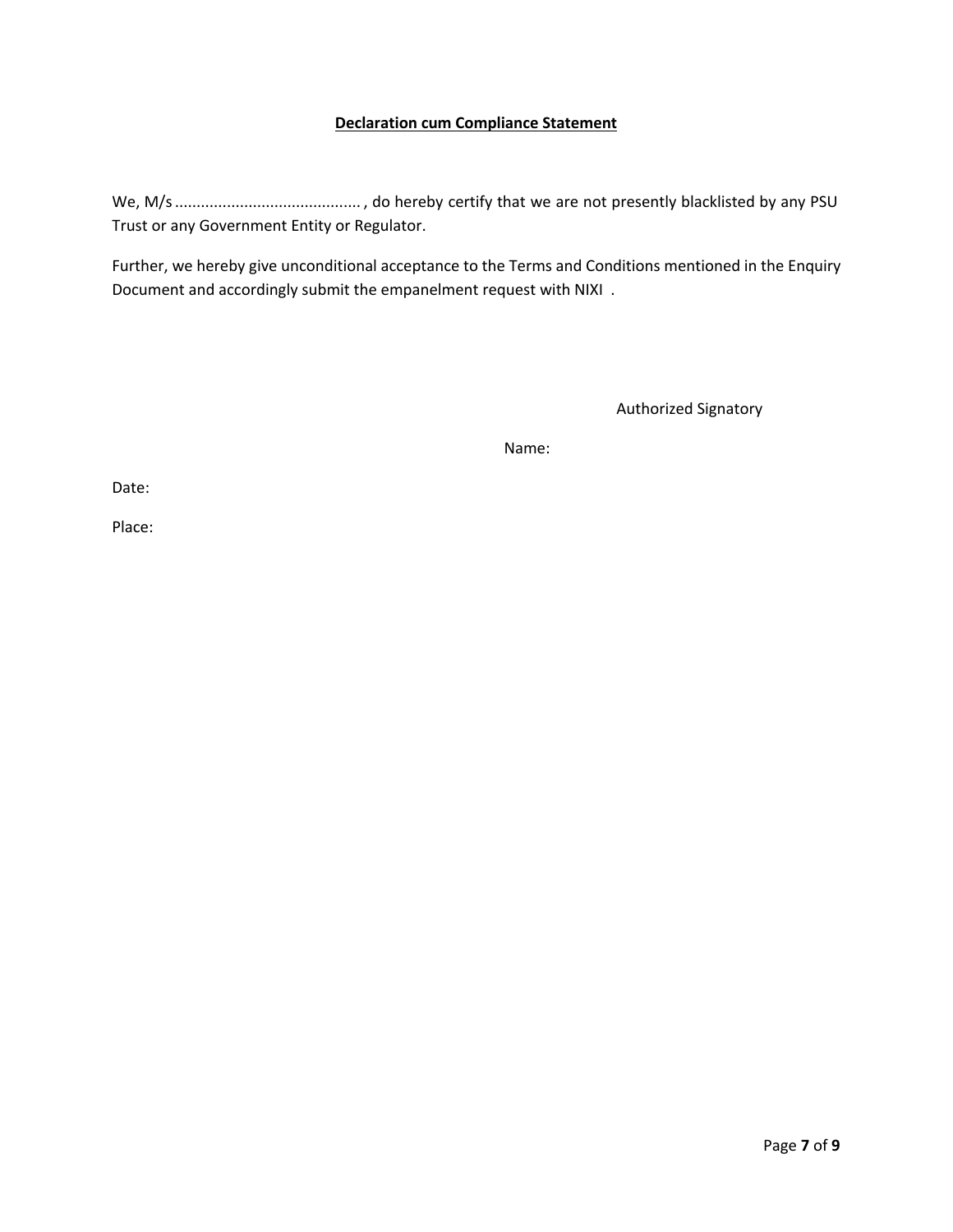# **Terms & Conditions of Empanelment**

- 1. The words "Arranger" or "Agency" shall mean the entity submitting the Empanelment Request with NIXI .
- 2. Bids shall be submitted only in respect of Securities, which are acceptable, in compliance with EPFO Investment Pattern as applicable to exempted s read with any amendment(s) thereto.

In case, any quotation is submitted for securities which are not acceptable as per aforesaid para, the same shall be deemed to be the quotation with incorrect particulars and shall be dealt in line with conditions applicable for incorrect particulars.

- 3. No bid shall be submitted in case, the agency is blacklisted by any PSU Trust or any Central/ State Govt. Entity/ Organization or any Regulator.
- 4. In case, any arranger who has submitted the Quotations, subsequently withdraws his quoted bid (i.e. does not transact at quoted price) within bid validity period, the following procedure shall be applicable:
	- i. For First Failure to honor the quotation, the agency will be debarred from bid submission (i.e. no bid shall be accepted) till next three investment enquiries.
	- ii. For Second such failure to honor the quotation, the agency will be debarred from bid submission (i.e. no bid shall be accepted) for one year from the date of suchfailure.
	- iii. For Subsequent failure to honor the quotation, the agency will be debarred from bid submission (i.e. no bid shall be accepted) for three years from the date of suchfailure.

## **5. Conditions applicable for Incorrect Particulars:**

If particulars submitted along with quotation (or particulars submitted along with Deal, wherever EIL EPF Trust decides to invest in such quotation) are found to be incorrect, the agency shall be required to explain the reasons for such wrong submission as and when asked by EIL EPF Trust.

In case any particulars submitted along with Quotation (even if correction made in Deal Confirmation) or Deal Confirmation are found to be incorrect subsequent to execution of deal, EIL EPF Trust shall, at any time after such deal, reserve the right to execute a Reverse Deal (i.e. sale of security in case initial deal was for purchase of security(ies) or vice a versa) at the initial deal's price of security with same Arranger with whom initial deal was executed and such Arranger shall be liable to accept such reverse deal. In such cases, adjustment shall be made in respect of interest (at the rate of yield at which deal was executed) accrued between the period of Initial Deal and Reverse Deal. However, in cases where investment decision is not on the basis